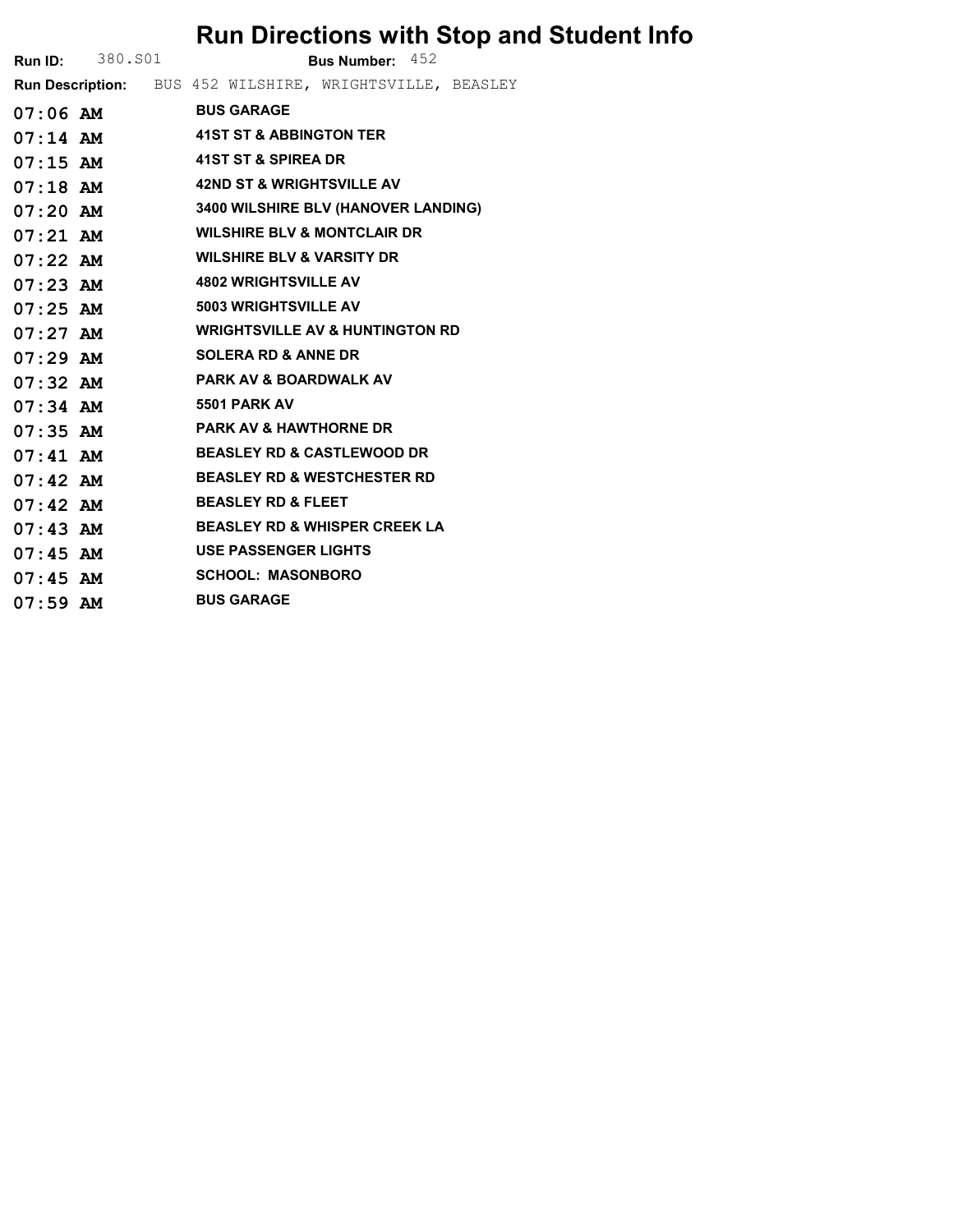|            | <b>Run ID:</b> 380. S02 | Bus Number: 449                                        |
|------------|-------------------------|--------------------------------------------------------|
|            |                         | Run Description: BUS 449 GREENVILLE LP RD, OLEANDER DR |
|            | $07:16$ AM              | <b>BUS GARAGE</b>                                      |
|            | $07:26$ AM              | <b>BRAGG DR &amp; REGENCY DR</b>                       |
| 07:27 AM   |                         | <b>PROCEED ON BRAGG DR</b>                             |
|            | 07:28 AM                | <b>PINE VALLEY DR &amp; CHALMERS DR</b>                |
| $07:30$ AM |                         | <b>S COLLEGE RD &amp; MOCKINGBIRD LA</b>               |
| 07:33 AM   |                         | <b>OLEANDER DR &amp; 52ND ST</b>                       |
| $07:34$ AM |                         | <b>OLEANDER DR &amp; ENGLEWOOD DR</b>                  |
| $07:35$ AM |                         | OLEANDER DR & DOGWOOD LA                               |
| $07:35$ AM |                         | <b>OLEANDER DR &amp; 58TH ST</b>                       |
| $07:36$ AM |                         | <b>OLEANDER DR &amp; PEIFFER AV</b>                    |
| 07:36 AM   |                         | <b>OLEANDER DR &amp; BAGLEY AV</b>                     |
| $07:37$ AM |                         | <b>GREENVILLE LOOP RD &amp; GREENVILLE SOUND RD</b>    |
| 07:37 AM   |                         | <b>GREENVILLE LOOP RD &amp; GREENVILLE VILLAGE</b>     |
| $07:38$ AM |                         | <b>GREENVILLE LOOP RD &amp; OLD MILITARY RD</b>        |
| 07:38 AM   |                         | <b>GREENVILLE LOOP RD &amp; STONEBRIDGE RD</b>         |
| $07:39$ AM |                         | <b>GREENVILLE LOOP RD &amp; OAK BLUFF LA</b>           |
| $07:40$ AM |                         | <b>GREENVILLE LOOP RD &amp; CLEARBROOK DR</b>          |
| $07:40$ AM |                         | <b>GREENVILLE LOOP RD &amp; WHITE OAK DR</b>           |
| $07:42$ AM |                         | <b>PINE GROVE RD &amp; KILARNY RD</b>                  |
| 07:45 AM   |                         | <b>USE PASSENGER LIGHTS</b>                            |
| $07:45$ AM |                         | <b>SCHOOL: MASONBORO</b>                               |
| $07:45$ AM |                         | <b>BUS GARAGE</b>                                      |
|            |                         |                                                        |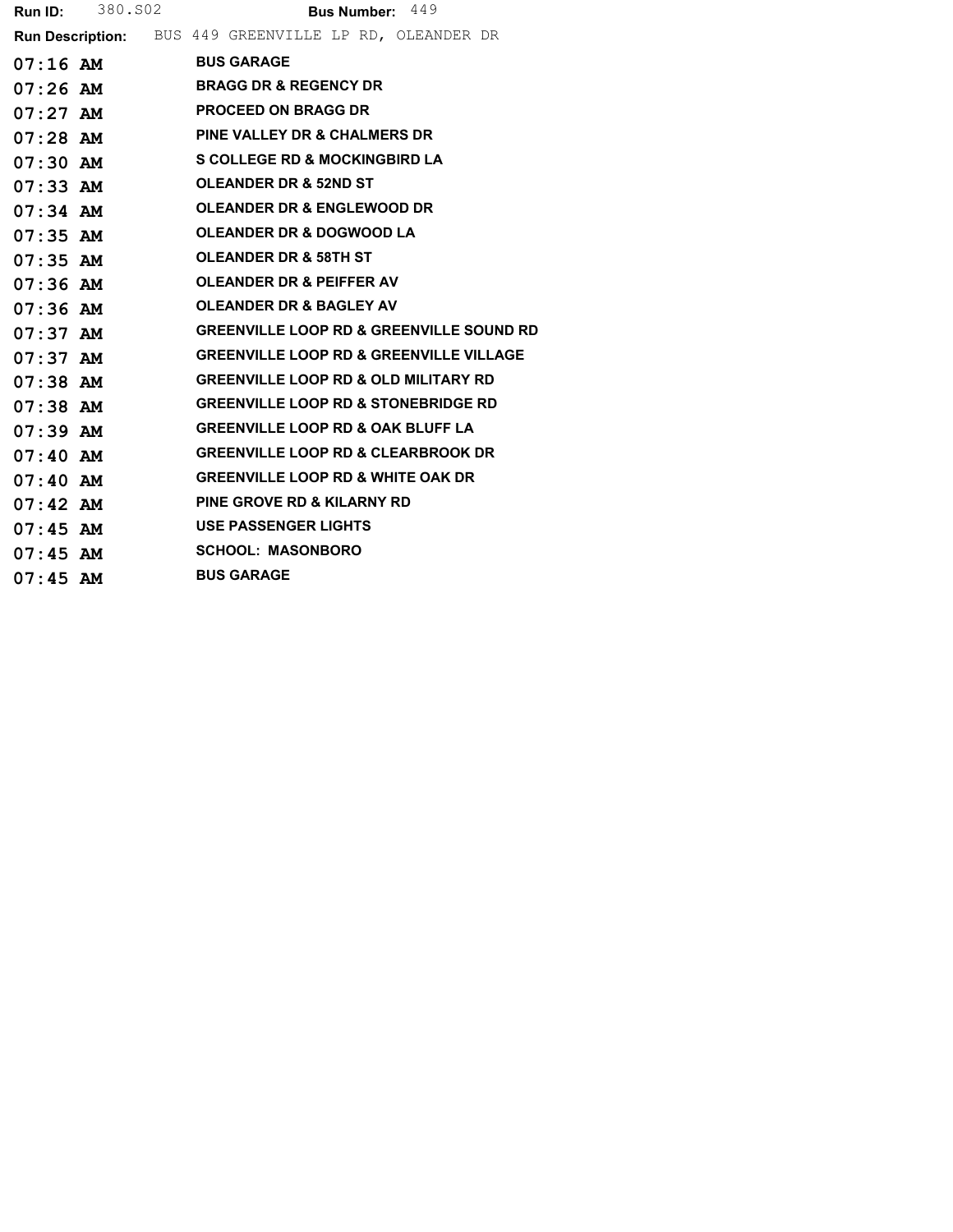|            | <b>Run ID:</b> 380.803 | <b>Bus Number: 431</b>                                             |
|------------|------------------------|--------------------------------------------------------------------|
|            |                        | Run Description: BUS 431 COLLEGE RD, CAROLINA BEACH RD, NAVAHO TRL |
|            | 06:36 AM BUS GARAGE    |                                                                    |
|            |                        | 06:47 AM SCOLLEGE RD & PRIOR DR                                    |
|            |                        | 06:50 AM PROCEED ON SILVER LAKE                                    |
|            |                        | 06:53 AM PROCEED ON ILEX                                           |
|            |                        | 06:54 AM SILVA TERRA DR & LINDEN RIDGE RD                          |
| 06:55 AM   |                        | <b>CAROLINA BEACH RD &amp; HORN RD</b>                             |
|            |                        | 06:56 AM CAROLINA BEACH RD & ROYAL PALMS MHP                       |
|            |                        | 06:58 AM ACCESS RD & GROVE PARK                                    |
|            |                        | 07:02 AM PROCEED ON RIVER RD                                       |
|            |                        | 07:06 AM CATHAY RD & ANGEL ISLAND RD                               |
|            | $07:06$ AM             | <b>CATHAY RD &amp; VENTURA DR</b>                                  |
|            | $07:12$ AM             | <b>MYRTLE GROVE RD &amp; SAND WINDS MHP</b>                        |
|            | $07:20$ AM             | WOODS EDGE DR & WOOD RIDGE RD                                      |
|            |                        | 07:23 AM MASONBORO LOOP RD & N CHANNEL HAVEN DR                    |
|            | $07:24$ AM             | <b>NAVAHO TRL &amp; CHEYENNE TRL</b>                               |
|            | $07:25$ AM             | NAVAHO TRL & MANGUM DR                                             |
|            | $07:29$ AM             | <b>PINECLIFF DR &amp; WALTMOOR RD</b>                              |
|            |                        | 07:30 AM NOTTINGHAM LA & YORKSHIRE LA                              |
|            | $07:32$ AM             | <b>SUTTON DR &amp; WALTMORE</b>                                    |
|            |                        | 07:33 AM BROOKVIEW RD & N COLONY CIR                               |
|            | $07:35$ AM             | <b>COMMONS WY &amp; CHOWNING PL</b>                                |
|            |                        | 07:38 AM NAVAHO TRL & FAWN CREEK DR                                |
| 07:38 AM   |                        | NAVAHO TRL & FARROW RD                                             |
|            | $07:40$ AM             | <b>MASONBORO SOUND RD &amp; MASON RIDGE LA</b>                     |
| 07:42 AM   |                        | DAWNING CREEK WY & PINE BARK CT                                    |
|            |                        | 07:45 AM USE PASSENGER LIGHTS                                      |
| $07:45$ AM |                        | <b>SCHOOL: MASONBORO</b>                                           |
| 07:58 AM   |                        | <b>BUS GARAGE</b>                                                  |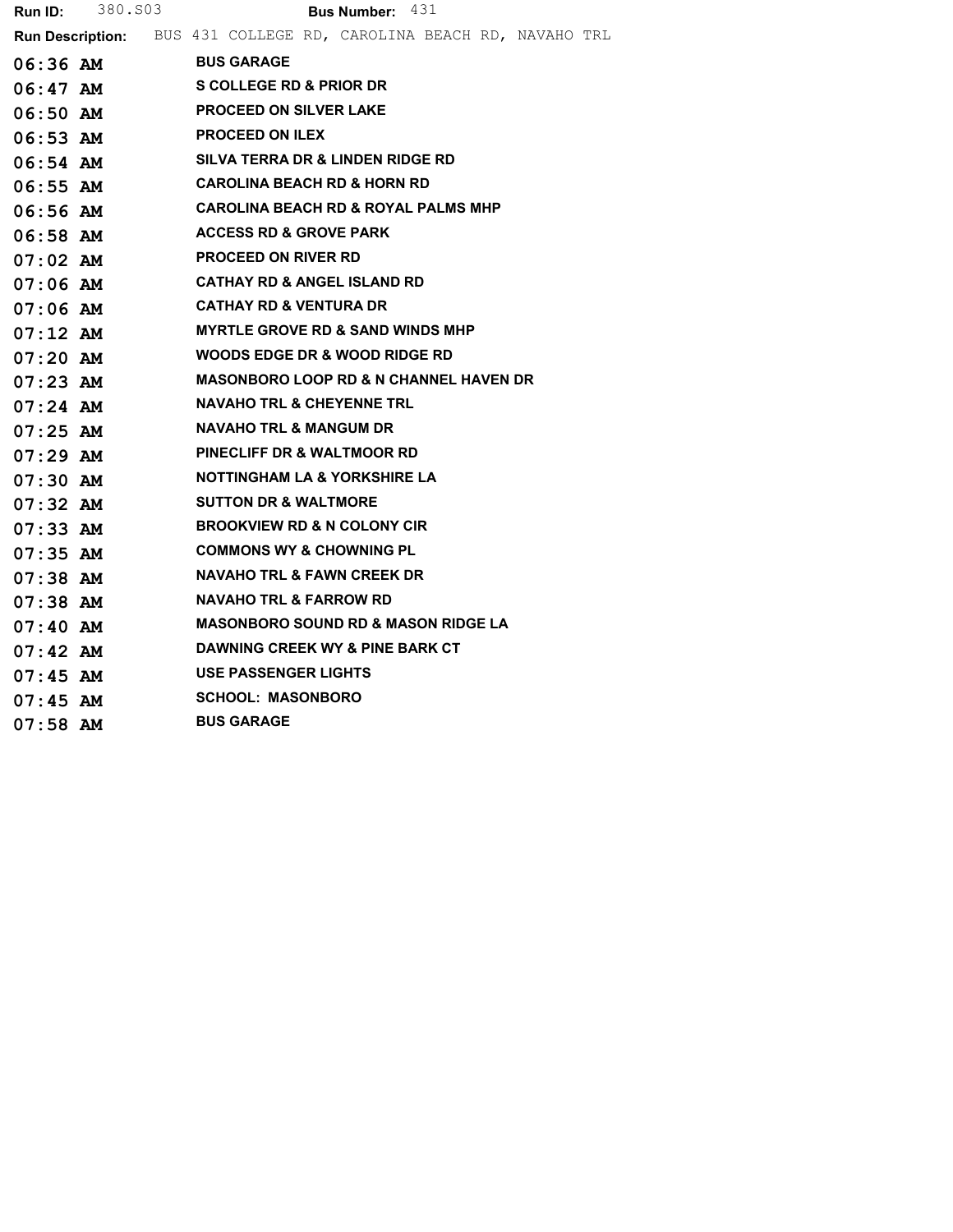|            | <b>Run ID:</b> 380. S11 | <b>Bus Number: 452</b>                                   |
|------------|-------------------------|----------------------------------------------------------|
|            |                         | Run Description: BUS 452 WILSHIRE, WRIGHTSVILLE, BEASLEY |
|            | $02:46$ PM              | Deadhead - BUS GARAGE                                    |
| $02:46$ PM |                         | <b>BUS GARAGE</b>                                        |
| $03:00$ PM |                         | <b>USE PASSENGER LIGHTS</b>                              |
| $03:00$ PM |                         | <b>SCHOOL: MASONBORO</b>                                 |
| $03:00$ PM |                         | <b>BEASLEY RD &amp; WHISPER CREEK LA</b>                 |
| $03:00$ PM |                         | <b>BEASLEY RD &amp; FLEET</b>                            |
| $03:00$ PM |                         | <b>BEASLEY RD &amp; WESTCHESTER RD</b>                   |
| $03:01$ PM |                         | <b>BEASLEY RD &amp; CASTLEWOOD DR</b>                    |
| $03:02$ PM |                         | <b>PINE GROVE RD &amp; KILARNY RD</b>                    |
| $03:07$ PM |                         | <b>PARK AV &amp; HAWTHORNE DR</b>                        |
| $03:08$ PM |                         | 5501 PARK AV                                             |
| $03:10$ PM |                         | <b>PARK AV &amp; BOARDWALK AV</b>                        |
| $03:12$ PM |                         | <b>SOLERA RD &amp; ANNE DR</b>                           |
| $03:15$ PM |                         | <b>WRIGHTSVILLE AV &amp; HUNTINGTON RD</b>               |
| $03:17$ PM |                         | <b>5003 WRIGHTSVILLE AV</b>                              |
| $03:18$ PM |                         | <b>4802 WRIGHTSVILLE AV</b>                              |
| $03:20$ PM |                         | <b>WILSHIRE BLV &amp; VARSITY DR</b>                     |
| $03:20$ PM |                         | <b>WILSHIRE BLV &amp; MONTCLAIR DR</b>                   |
| $03:22$ PM |                         | 3400 WILSHIRE BLV (HANOVER LANDING)                      |
| $03:24$ PM |                         | <b>42ND ST &amp; WRIGHTSVILLE AV</b>                     |
| $03:27$ PM |                         | 41ST ST & SPIREA DR                                      |
| $03:27$ PM |                         | <b>41ST ST &amp; ABBINGTON TER</b>                       |
| $03:35$ PM |                         | <b>102 BUS GARAGE DR</b>                                 |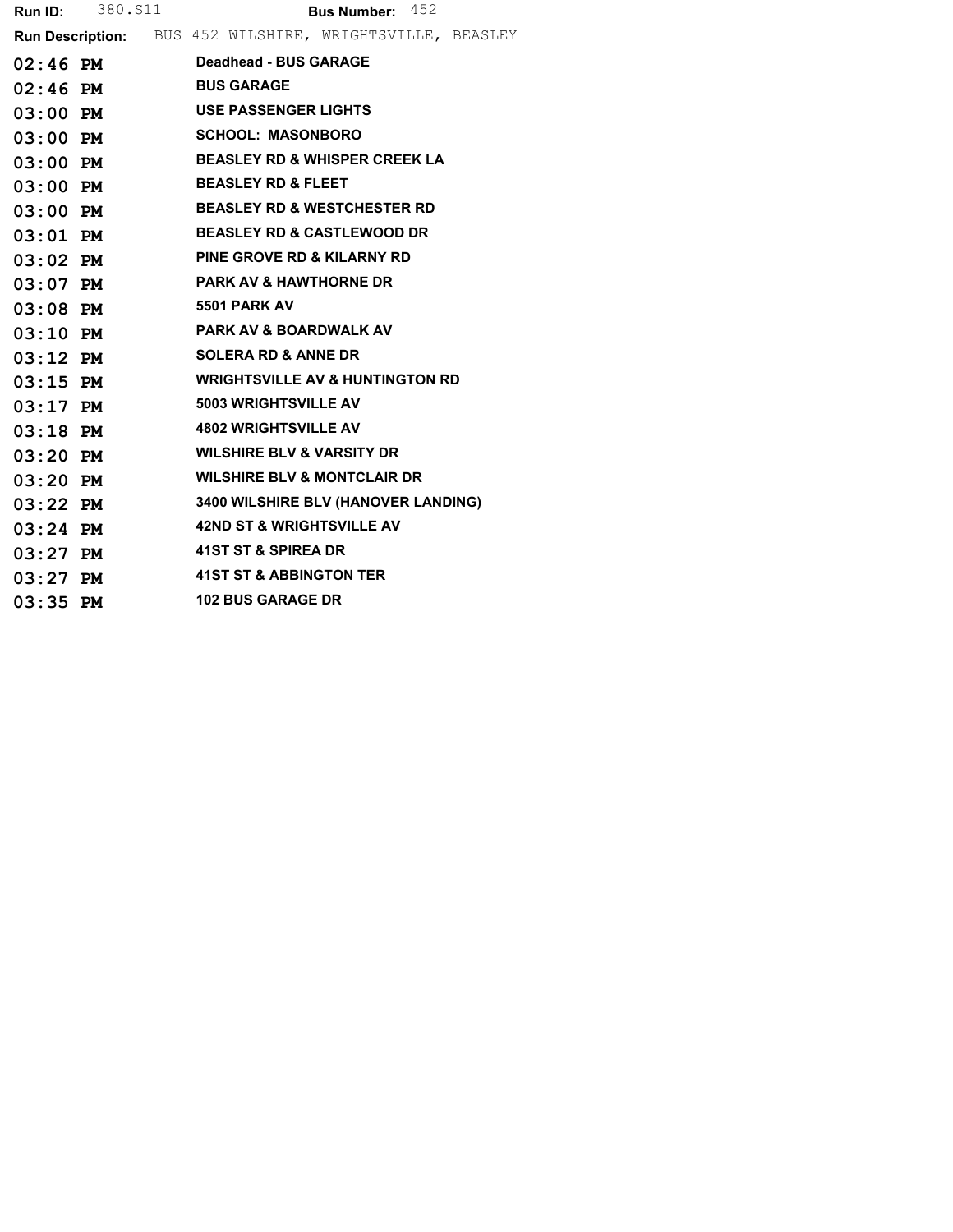| <b>Run ID:</b> | 380.S12 | <b>Bus Number: 449</b>                                     |
|----------------|---------|------------------------------------------------------------|
|                |         | <b>Run Description:</b> BUS 449 OLEANDER DR, GREENVILLE LP |
| $02:45$ PM     |         | Deadhead - BUS GARAGE                                      |
| $02:45$ PM     |         | <b>BUS GARAGE</b>                                          |
| $03:00$ PM     |         | <b>USE PASSENGER LIGHTS</b>                                |
| $03:00$ PM     |         | <b>SCHOOL: MASONBORO</b>                                   |
| $03:05$ PM     |         | <b>COMMONS WY &amp; CHOWNING PL</b>                        |
| $03:08$ PM     |         | <b>BROOKVIEW RD &amp; N COLONY CIR</b>                     |
| $03:09$ PM     |         | <b>SUTTON DR &amp; WALTMORE</b>                            |
| $03:10$ PM     |         | <b>NOTTINGHAM LA &amp; YORKSHIRE LA</b>                    |
| $03:12$ PM     |         | <b>PINECLIFF DR &amp; WALTMOOR RD</b>                      |
| $03:16$ PM     |         | <b>BRAGG DR &amp; REGENCY DR</b>                           |
| $03:17$ PM     |         | <b>PROCEED ON BRAGG</b>                                    |
| $03:18$ PM     |         | <b>PINE VALLEY DR &amp; CHALMERS DR</b>                    |
| $03:20$ PM     |         | <b>S COLLEGE RD &amp; MOCKINGBIRD LA</b>                   |
| $03:22$ PM     |         | <b>4936 OLEANDER DR</b>                                    |
| $03:23$ PM     |         | <b>OLEANDER DR &amp; 52ND ST</b>                           |
| $03:24$ PM     |         | <b>OLEANDER DR &amp; ENGLEWOOD DR</b>                      |
| $03:25$ PM     |         | <b>OLEANDER DR &amp; DOGWOOD LA</b>                        |
| 03:25 PM       |         | <b>OLEANDER DR &amp; 58TH ST</b>                           |
| $03:26$ PM     |         | <b>OLEANDER DR &amp; PEIFFER AV</b>                        |
| $03:26$ PM     |         | <b>OLEANDER DR &amp; BAGLEY AV</b>                         |
| $03:27$ PM     |         | <b>GREENVILLE LOOP RD &amp; GREENVILLE SOUND RD</b>        |
| $03:27$ PM     |         | <b>GREENVILLE LOOP RD &amp; GREENVILLE VILLAGE</b>         |
| $03:28$ PM     |         | <b>GREENVILLE LOOP RD &amp; OLD MILITARY RD</b>            |
| $03:28$ PM     |         | <b>GREENVILLE LOOP RD &amp; STONEBRIDGE RD</b>             |
| $03:29$ PM     |         | <b>GREENVILLE LOOP RD &amp; OAK BLUFF LA</b>               |
| $03:30$ PM     |         | <b>GREENVILLE LOOP RD &amp; CLEARBROOK DR</b>              |
| $03:30$ PM     |         | <b>GREENVILLE LOOP RD &amp; WHITE OAK DR</b>               |
| $03:41$ PM     |         | <b>102 BUS GARAGE DR</b>                                   |
|                |         |                                                            |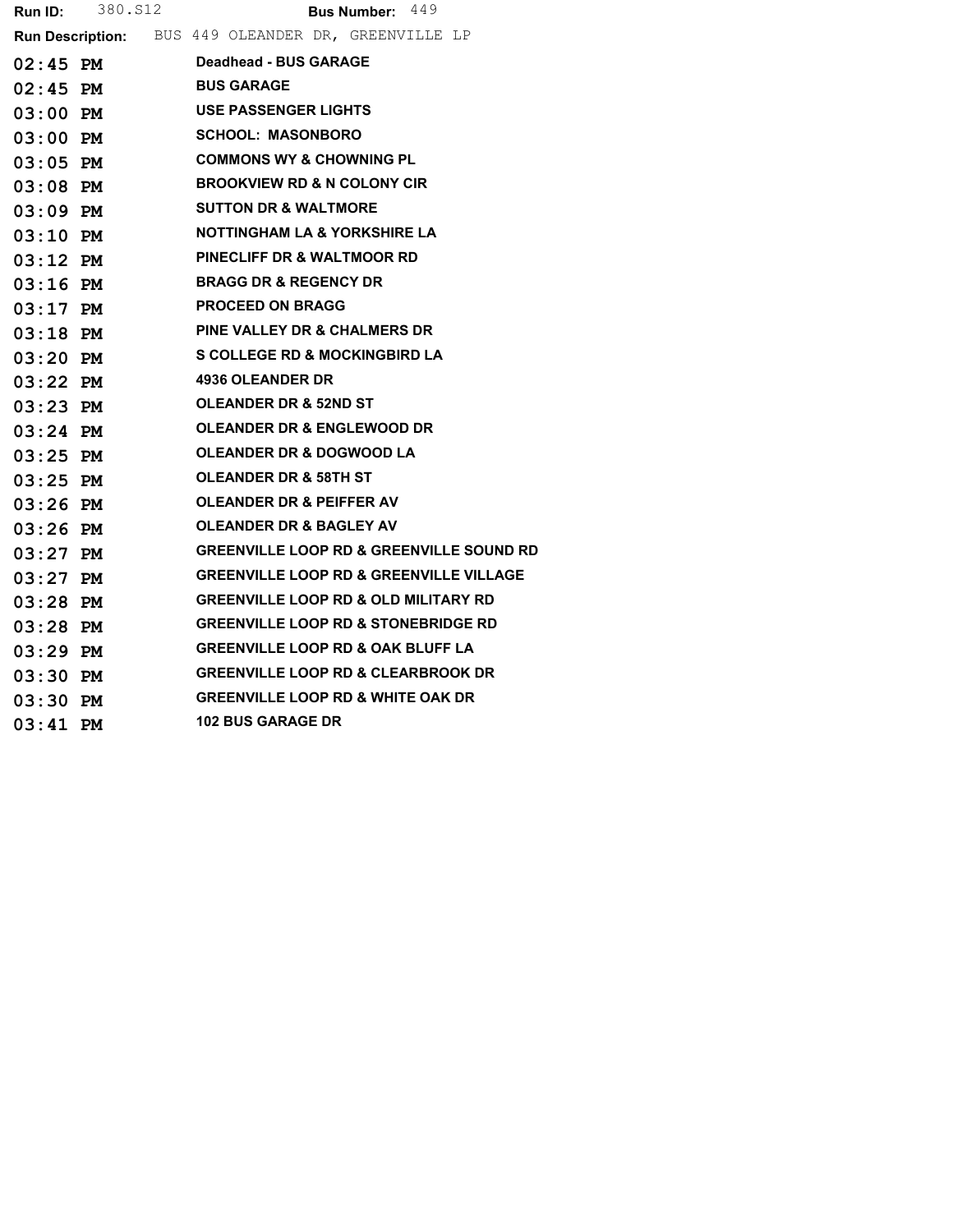|            | <b>Run ID:</b> 380. S13 |  |                                                                    | <b>Bus Number: 431</b> |  |  |  |
|------------|-------------------------|--|--------------------------------------------------------------------|------------------------|--|--|--|
|            |                         |  | Run Description: BUS 431 COLLEGE RD, CAROLINA BEACH RD, NAVAHO TRL |                        |  |  |  |
| $02:46$ PM |                         |  | Deadhead - BUS GARAGE                                              |                        |  |  |  |
| $02:46$ PM |                         |  | <b>BUS GARAGE</b>                                                  |                        |  |  |  |
| $03:00$ PM |                         |  | <b>USE PASSENGER LIGHTS</b>                                        |                        |  |  |  |
| $03:00$ PM |                         |  | <b>SCHOOL: MASONBORO</b>                                           |                        |  |  |  |
| $03:00$ PM |                         |  | DAWNING CREEK WY & PINE BARK CT                                    |                        |  |  |  |
| $03:02$ PM |                         |  | <b>MASONBORO SOUND RD &amp; MASON RIDGE LA</b>                     |                        |  |  |  |
| $03:03$ PM |                         |  | <b>NAVAHO TRL &amp; FARROW RD</b>                                  |                        |  |  |  |
| $03:04$ PM |                         |  | <b>NAVAHO TRL &amp; FAWN CREEK DR</b>                              |                        |  |  |  |
| $03:06$ PM |                         |  | <b>NAVAHO TRL &amp; MANGUM DR</b>                                  |                        |  |  |  |
| $03:07$ PM |                         |  | <b>NAVAHO TRL &amp; CHEYENNE TRL</b>                               |                        |  |  |  |
| $03:09$ PM |                         |  | <b>MASONBORO LOOP RD &amp; N CHANNEL HAVEN DR</b>                  |                        |  |  |  |
| $03:11$ PM |                         |  | WOODS EDGE DR & WOOD RIDGE RD                                      |                        |  |  |  |
| $03:14$ PM |                         |  | S COLLEGE RD & PRIOR DR                                            |                        |  |  |  |
| $03:18$ PM |                         |  | <b>PROCEED ON SILVER LAKE</b>                                      |                        |  |  |  |
| $03:20$ PM |                         |  | <b>PROCEED ON ILEX</b>                                             |                        |  |  |  |
| $03:21$ PM |                         |  | SILVA TERRA DR & LINDEN RIDGE RD                                   |                        |  |  |  |
| $03:23$ PM |                         |  | <b>CAROLINA BEACH RD &amp; HORN RD</b>                             |                        |  |  |  |
| $03:23$ PM |                         |  | <b>CAROLINA BEACH RD &amp; ROYAL PALMS MHP</b>                     |                        |  |  |  |
| $03:25$ PM |                         |  | <b>ACCESS RD &amp; GROVE PARK</b>                                  |                        |  |  |  |
| $03:30$ PM |                         |  | <b>PROCEED ON RIVER RD</b>                                         |                        |  |  |  |
| $03:32$ PM |                         |  | <b>RIVER RD &amp; RIVER BREEZE DR</b>                              |                        |  |  |  |
| $03:35$ PM |                         |  | <b>CATHAY RD &amp; ANGEL ISLAND RD</b>                             |                        |  |  |  |
| $03:35$ PM |                         |  | <b>CATHAY RD &amp; VENTURA DR</b>                                  |                        |  |  |  |
| $03:40$ PM |                         |  | <b>MYRTLE GROVE RD &amp; SAND WINDS MHP</b>                        |                        |  |  |  |
| $03:57$ PM |                         |  | <b>102 BUS GARAGE DR</b>                                           |                        |  |  |  |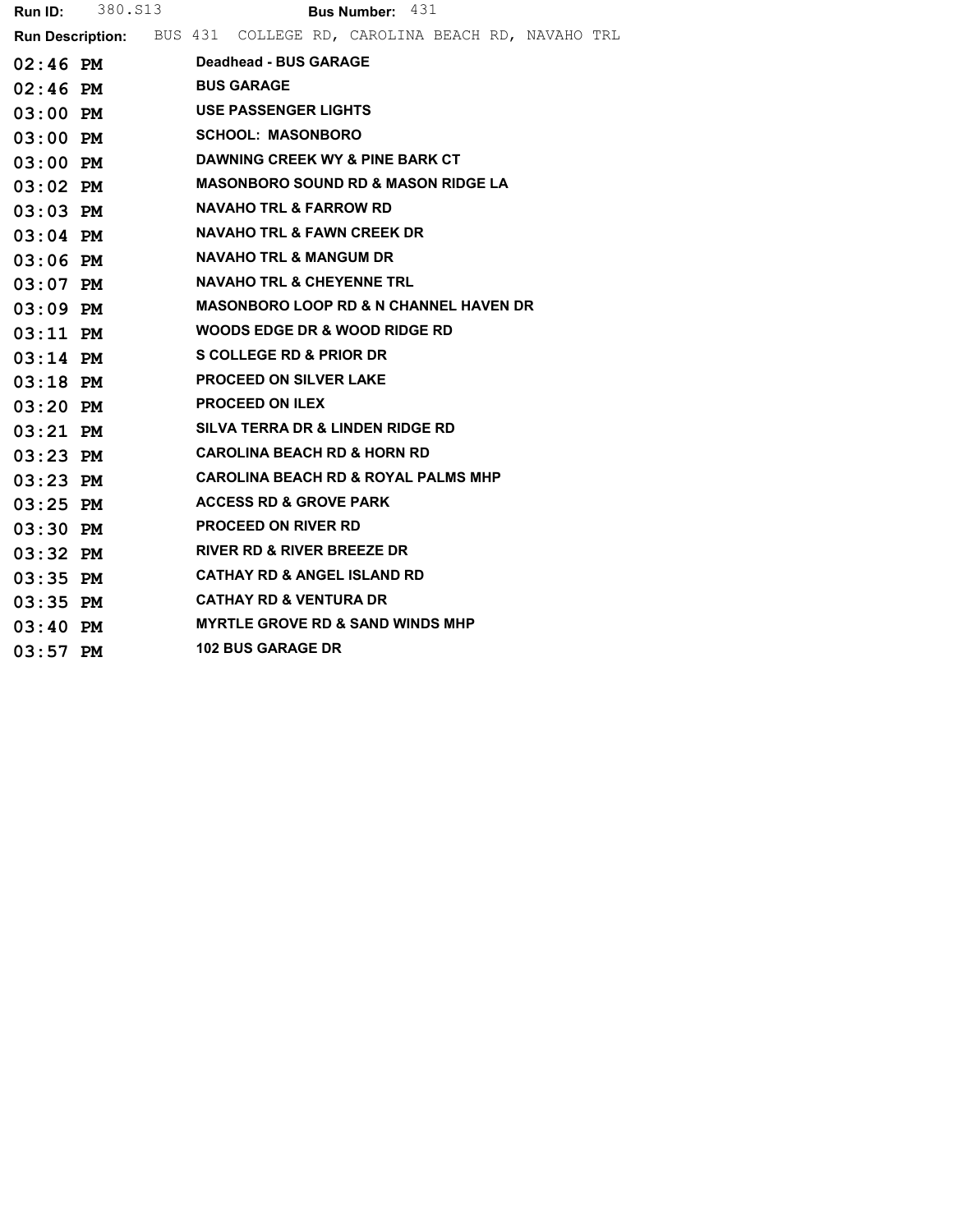|            | <b>Run ID:</b> 380.880 |                                                 | Bus Number: 451                       |
|------------|------------------------|-------------------------------------------------|---------------------------------------|
|            |                        | <b>Run Description:</b> BUS 451 MASONBORO EC AM |                                       |
| $06:35$ AM |                        | <b>102 BUS GARAGE DR</b>                        |                                       |
| $06:39$ AM |                        | <b>DOBBS ST &amp; WORTH DR</b>                  |                                       |
| $06:43$ AM |                        | <b>S17TH ST &amp; CADFEL CT</b>                 |                                       |
| $06:47$ AM |                        | <b>4171 HEARTHSIDE DR</b>                       |                                       |
| $06:56$ AM |                        | <b>423 S KERR AV</b>                            |                                       |
| $06:57$ AM |                        | <b>4806 GREENWAY AV</b>                         |                                       |
| $06:59$ AM |                        |                                                 | <b>LULLWATER DR &amp; VINEYARD LA</b> |
| $07:10$ AM |                        | <b>6509 GREENVILLE LOOP RD</b>                  |                                       |
| $07:18$ AM |                        | <b>314 WALLINGTON RD</b>                        |                                       |
| $07:20$ AM |                        | <b>BEASLEY RD &amp; SHELBY CT</b>               |                                       |
| $07:35$ AM |                        |                                                 | DEER HILL DR & RUSTLING LEAVES WY     |
| $07:45$ AM |                        | <b>USE PASSENGER LIGHTS</b>                     |                                       |
| $07:45$ AM |                        | <b>SCHOOL: MASONBORO</b>                        |                                       |
| $07:45$ AM |                        | <b>102 BUS GARAGE DR</b>                        |                                       |